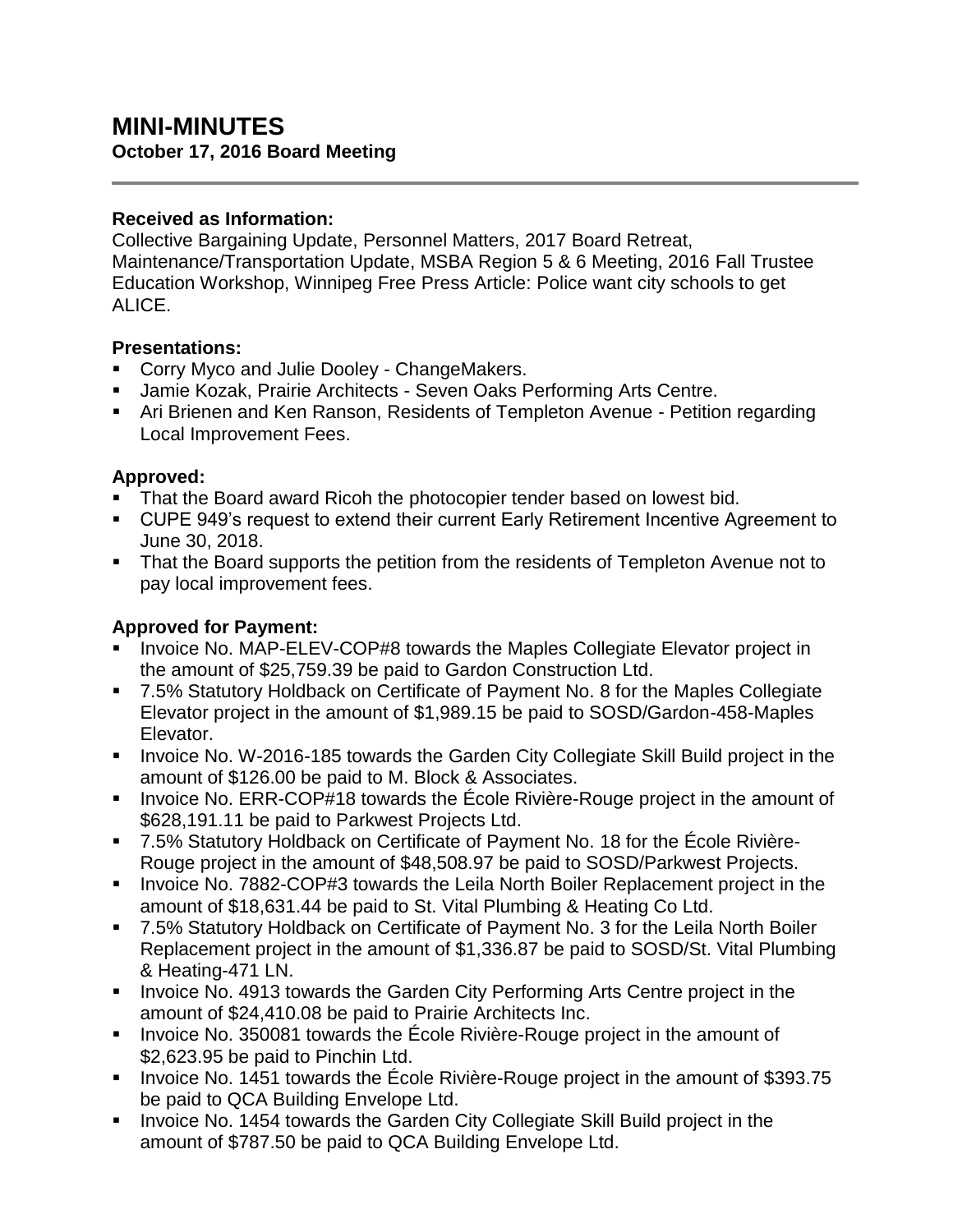- **IDED 10. GCTAA-COP#10 towards the Garden City Collegiate Skill Build** project in the amount of \$146,264.37 be paid to Canotech Consultants Ltd.
- 7.5% Statutory Holdback on Certificate of Payment No. 10 for the Garden City Collegiate Skill Build project in the amount of \$11,294.55 be paid to SOSD/Canotech Consult-459-GCC Skill Build.
- **Invoice No. 4914 towards the R.F. Morrison Office Renovation project in the amount** of \$1,192.14 be paid to Prairie Architects Inc.
- **Invoice No. 4026 towards the École Rivière-Rouge project in the amount of** \$1,523.81 be paid to Integrated Designs Inc.
- **Invoice No. 15981 towards the Edmund Partridge Elevator project in the amount of** \$1,967.22 be paid to Number Ten Architectural Group.
- **Invoice No. 7877-COP#2 towards the Leila North Boiler Replacement project in the** amount of \$7,954.13 be paid to St. Vital Plumbing & Heating Co Ltd.
- 7.5% Statutory Holdback on Certificate of Payment No. 2 for the Leila North Boiler Replacement project in the amount of \$570.74 be paid to SOSD/St. Vital Plumbing & Heating-471 LN.
- **Invoice No. 696 towards the Maples Collegiate Elevator project in the amount of** \$1,050.00 be paid to Prairie Elevator & Lift.
- **Invoice No. 15979 towards the Garden City Collegiate CVC Reno Phase II project in** the amount of \$6,771.00 be paid to Number Ten Architectural Group.
- **Invoice No. 32 towards the West St. Paul Alternative Energy project in the amount of** \$20,160.00 be paid to Core Renewable Energy Inc.
- **Invoice No. 16001 towards the Garden City Collegiate Skill Build project in the** amount of \$3,023.09 be paid to Number Ten Architectural Group.
- Invoice No. EP-COP#11 towards the Edmund Partridge Elevator project in the amount of \$40,416.24 be paid to Parkwest Projects Ltd.
- 7.5% Statutory Holdback on Certificate of Payment No. 11 for the Edmund Partridge Elevator project in the amount of \$3,120.95 be paid to SOSD/Parkwest-450-EP Elevator/Grooming Room.
- Invoice No. J003085 towards the Amber Trails School project in the amount of \$36,672.56 be paid to Bockstael Construction Limited.
- **Invoice No. GCTAA-COP#9 towards the Garden City Collegiate Skill Build project in** the amount of \$64,851.53 be paid to Canotech Consultants Ltd.
- **Invoice No. GCTAA-COP#9 towards the Garden City Collegiate Skill Build project in** the amount of \$5,007.84 be paid to SOSD/Canotech Consult-459-GCC Skill Build.
- Invoice No. 41527 towards the Precinct F Land Purchase in the amount of \$2,921.13 be paid to D'Arcy & Deacon LLP.
- **Invoice No. 41528 towards the Sale of 2536 McPhillips Avenue in the amount of** \$1,185.10 be paid to D'Arcy & Deacon LLP.
- Invoice No. 41518 towards the purchase of the Grassmere location in the amount of \$2,274.20 be paid to D'Arcy & Deacon LLP.
- Invoice No. 2077 towards the purchase of Amber Trails School in the amount of \$110,781.11 be paid to Genstar Development Company.

# **Conference Reports:**

 Joanna Malkiewicz, Teacher, Collicutt School. ASCD Annual Conference & Exhibit Show: LEARN. TEACH. LEAD, April 2 to 4, 2016 - Atlanta, Georgia.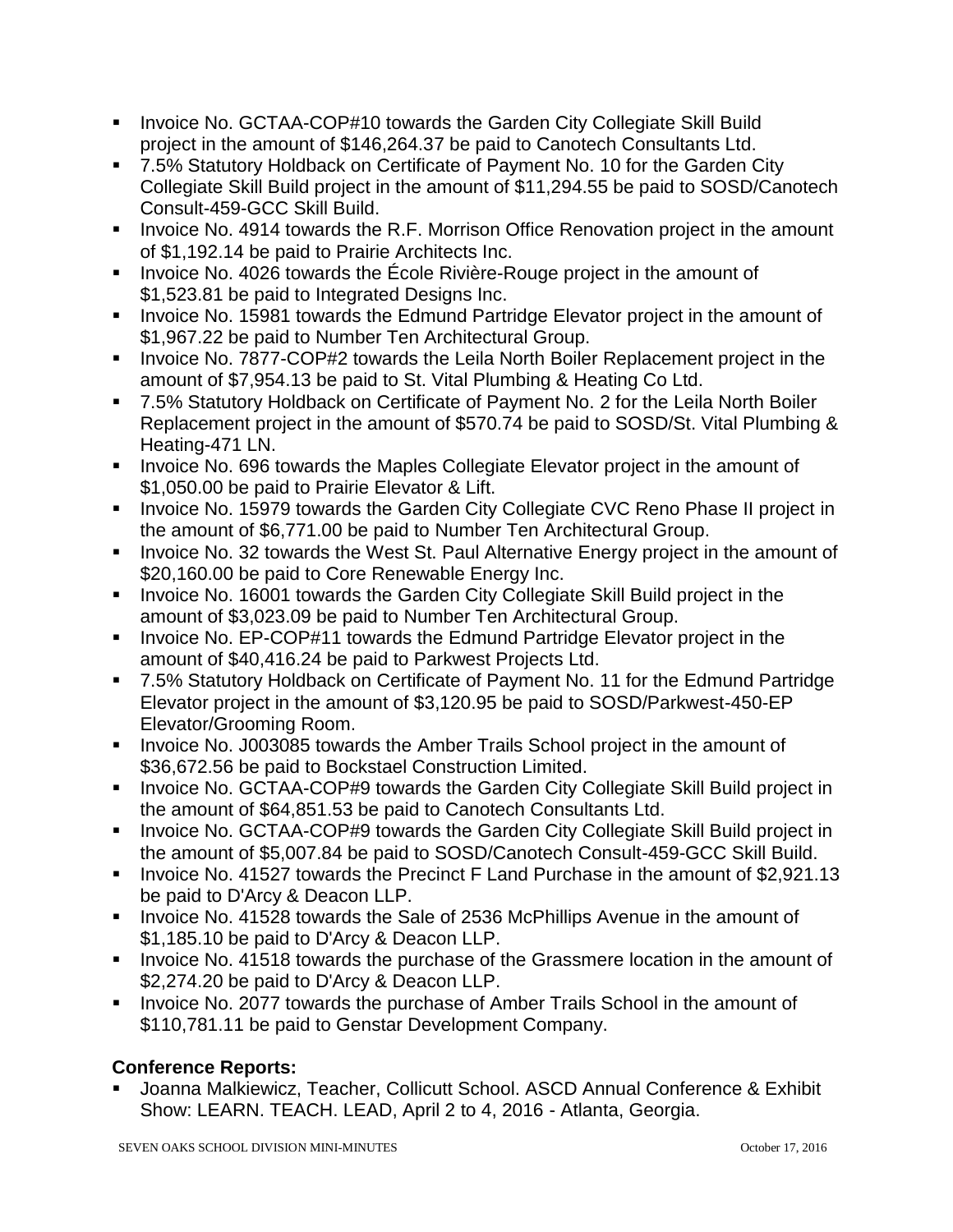- Brenda Bicklmeier, Teacher, West Kildonan Collegiate. Humanities and Education Research Association, March 23 to 26, 2016 - New Orleans, Louisiana.
- Daniel Vaarmeyer, Teacher, Elwick School. FETC 2016 Conference, January 13 to 15, 2016 - Orlando, Florida.
- Rosemarie Todaschuk, Teacher, R.F. Morrison School. Waves of Learning Professional Development: Music for Children Conference, November 11 to 14, 2015 - San Diego, California.
- Susan Quinn, Teacher, Forest Park. NCTM Annual Meeting & Exposition, April 13 to 16, 2016 - San Francisco, California.
- **Elizabeth Walker, Teacher, West St. Paul School. Shaping Student Mindsets:** Promoting Academic Attitudes, Persistence and Performance, February 11 to 13, 2016 - San Francisco, California.
- **Sabrina Slessor, Teacher, Forest Park School. NCTM Annual Meeting & Exposition,** April 13 to 16, 2016 - San Francisco, California.
- Dana Hlady, Teacher, West Kildonan Collegiate. CIAAA Athletic Directors Conference 2016, June 16 to 18, 2016 - Edmonton, Alberta.
- Mikki Grouette, Teacher, West Kildonan Collegiate. CIAAA Athletic Directors Conference, June 16 to 18, 2016 - Edmonton, Alberta.

## **Correspondence:**

- Honourable Ian Wishart, Minister of Education and Training. Proclamation: October 24, 2016 - Manitoba School Library Day. The theme of the day is "School Libraries: Where Creativity and Learning Begins."
- Canadian Western Bank. Greater Interest GIC product for children's charities.
- Ken Cameron, President, Manitoba School Boards Association. Manitoba Lobbyist Registration Act.
- Manitoba School Boards Association. 2016 Committee Survey Results.
- Educating for Action. Save the date: *Our* Human Right *Journey*. April 20 & 21, 2017 - Victoria Inn, Winnipeg.
- **Portage La Prairie School Division. Assistant Superintendent Job posting.**
- **Press Release: Back to School Back to Bill C-241.**
- **Honourable Ian Wishart, Minister of Education and Training. Manitoba's Excellence** in Education Awards 2016-2017.
- Craig Bachynski, Number Ten Architectural Group. Edmund Partridge Elevator and Renovation Change Order No. 21.
- Rick Dedi, Executive Director, Public Schools Finance Board, Garden City Collegiate, Phase II Cooperative Vocational Education Addition and Renovations, Authorization to Proceed.
- Chris Anderson, Assistant Director, Manitoba Education & Training. FRAME Reports based on 2016/2017 school division's budgets.
- Manitoba School Boards Association e-bulletin October 12, 2016.
- Manitoba School Boards Association. Presentation to the Manitoba 2017 Budget Consultations.
- Manitoba School Boards Association. CPI Update August 2016.
- **Pembina Trails School Division 2016 Annual Report.**
- Award: Architecture|Design|Construction October 2016. École Rivière-Rouge featured on page 86.